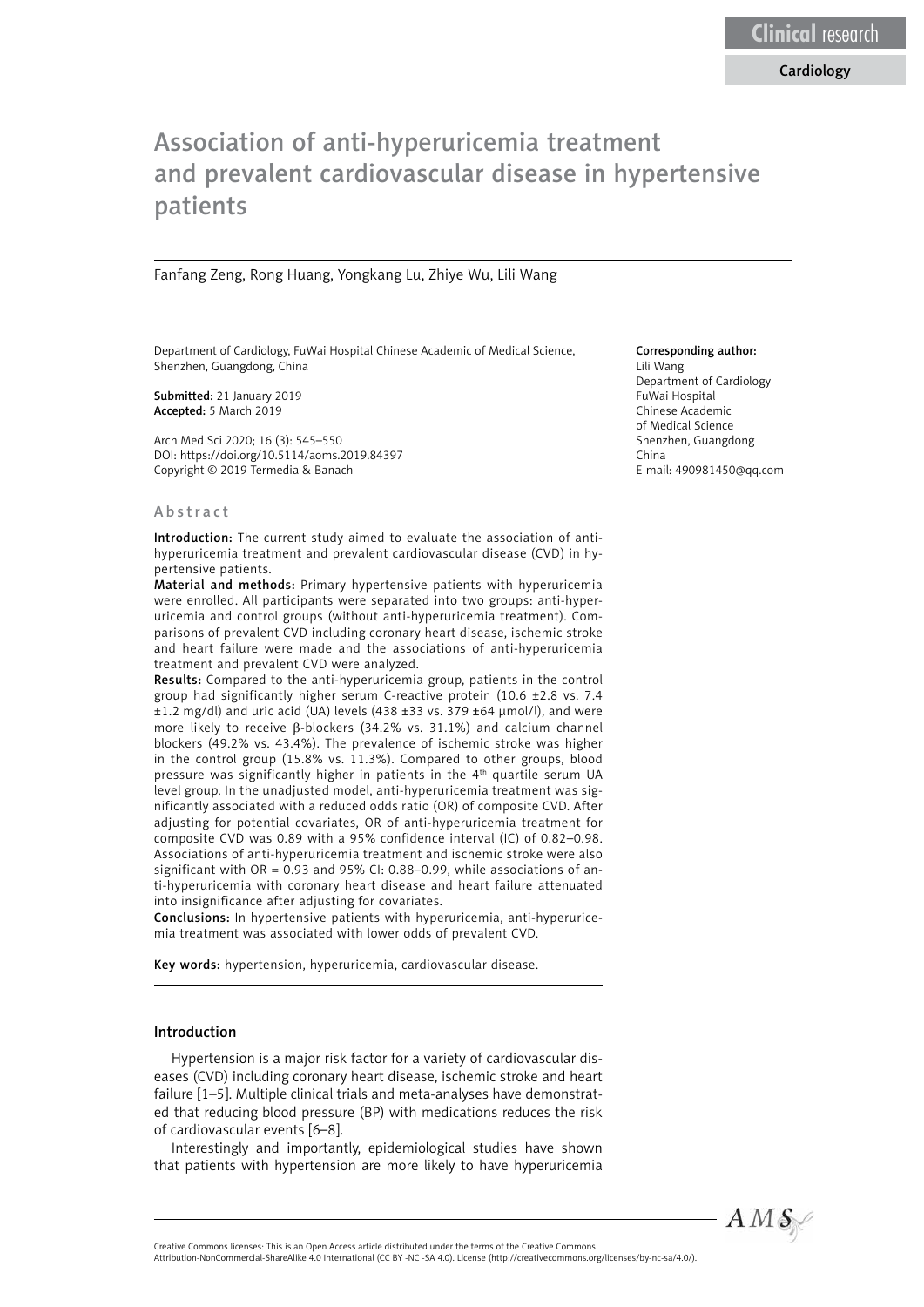and the underlying mechanisms are multifactorial and are not fully understood yet [4, 9, 10]. Furthermore, prior studies have consistently shown that hypertensive patients with hyperuricemia had higher CVD risk than hypertensive patients with normal serum uric acid (UA) level [11–14].

Notably, allopurinol is commonly used to decrease serum UA level and prevent gout [15]. Through inhibiting xanthine oxidase, allopurinol reduces UA production. In addition, prior studies have shown that increased UA is associated with reduced nitric oxide generation and allopurinol may improve endothelial function and increase nitric oxide generation, which in turn reduce BP [15]. Indeed, prior some studies showed that lowering serum UA level with allopurinol was associated with BP reduction [10, 16], However, to our knowledge, no randomized controlled trials have been conducted to evaluate whether treatment of hyperuricemia is beneficial for reducing BP as well as decreasing cardiovascular events in hypertensive patients with hyperuricemia.

Therefore, we conducted a cross-sectional study and the aim of this study was twofold: 1) to compare prevalent composite CVD including coronary heart disease, ischemic stroke and heart failure between patients with and without anti-hyperuricemia treatment; 2) to evaluate the associations of anti-hyperuricemia treatment and prevalent composite CVD. We believe that the results from this study can provide more evidence to support randomized controlled trials to evaluate whether treatment of hyperuricemia can reduce cardiovascular events in hypertensive patients in the future.

# Material and methods

# Study design and participants' enrollment

This was a cross-sectional study and was approved by the Clinical Research Ethic Committee of FuWai Hospital Chinese Academic of Medical Science, Shenzhen, Guangdong, China. All participants were enrolled after informed consent was obtained and all participants were enrolled from FuWai Hospital Chinese Academic of Medical Science, Shenzhen, Guangdong, China. The inclusion criteria were as follows: documented primary hypertension, documented hyperuricemia or treatment with allopurinol for at least 3 months before enrollment. The exclusion criteria were as follows: documented secondary hypertension, or had acute gout flare in the last 3 months, treatment with anti-hyperuricemia medications other than allopurinol, had myocardial infarction, ischemic or hemorrhagic stroke or exacerbated congestive heart failure in the last 6 months, or had abnormal thyroid function (including both hypo- and hyperthyroidism) and glomerular filtration rate (GFR)  $< 60$  ml/min/1.73 m<sup>2</sup>.

# Baseline characteristics collection

Demographic characteristics (age and gender), smoking status, body mass index and documented comorbidities were collected at baseline by two independent investigators. Fasting venous blood was drawn for assessment of serum UA, fasting blood glucose (FBG), total cholesterol (TC), C-reactive protein (CRP) and creatinine levels. Specifically, all these measurements were conducted in the Cardiovascular Central Laboratory using biochemical methods with commercial kits. Serum creatinine level were used to calculate GFR using the Modification of Diet in Renal Disease (MDRD) formula [17]. Current medications used were collected. The dose of allopurinol used in the current study was between 100 mg and 300 mg/daily.

# Blood pressure measurement and hypertension definition

Regarding the new ACC/AHA hypertension guideline [18], the definition of hypertension in this study was systolic blood pressure (SBP) ≥ 130 mm Hg and/or diastolic blood pressure  $(DBP) \geq 80$  mm Hg, and pulse pressure (PP) was calculated as SBP minus DBP. No smoking or caffeine-containing beverage consumption, or use of anti-hypertensive medication was allowed before BP measurement. Patients sat quietly for 15 min with their back supported and the appropriate cuff size was used with the bladder encircling at least 80% of the non-dominant arm (Omron HEM- BP742N 5 series, Tokyo, Japan). The patient's arm was placed on the desk parallel to the heart level. Three readings with a 1-minute interval between measurements were performed and the last two readings were averaged as BP.

# Statistical analysis

All patients were separated into two groups as anti-hyperuricemia and control (without antihyperuricemia treatment) groups. Continuous variables were expressed as mean ± standard deviation (SD) and categorical variables were expressed as number and proportion; betweengroup differences were analyzed by Student's  $t$  test or  $\chi^2$  analysis as appropriate. Serum UA levels were divided into quartile groups and between-group differences in BPs were evaluated. Logistic regression analysis was used to evaluate the association between anti-hyperuricemia treatment and prevalent composite CVD. Statistical analysis was conducted in SPSS 18.0 (SPSS Inc., Chicago, USA).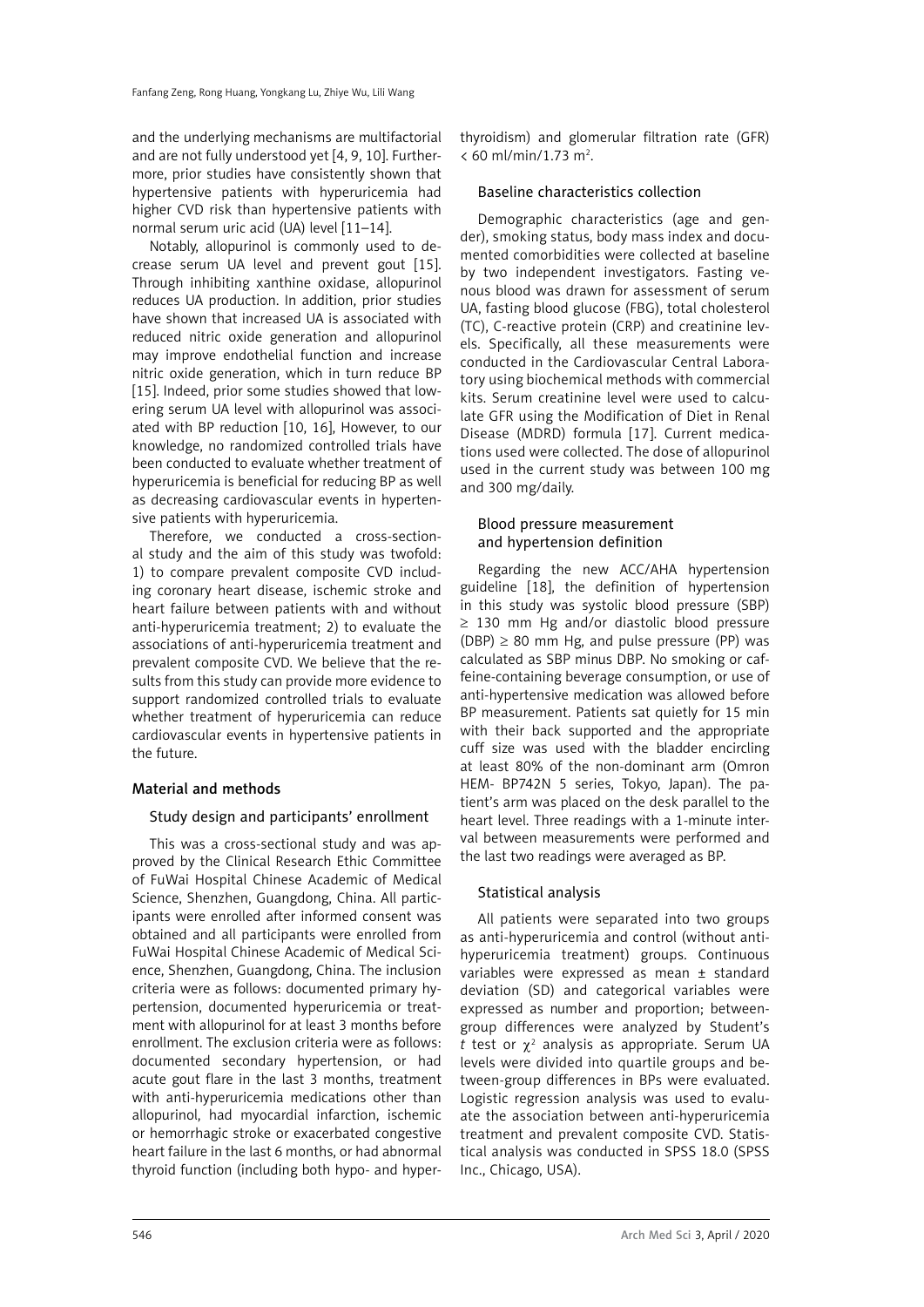### Results

### Comparisons of baseline characteristics

A total of 458 hypertensive patients with documented hyperuricemia or with anti-hyperuricemia treatment were screened and finally 346 patients were enrolled (Figure 1). Baseline characteristics were compared between these two groups. As presented in Table I, compared to the anti-hyperuricemia group, patients in the control group had significantly higher serum C-reactive protein (10.6 ±2.8 vs. 7.4 ±1.2 mg/dl) and UA levels (438 ±33 vs. 379 ±64 μmol/l) but lower GFR (76.6 ±10.2 vs.  $80.9 \pm 11.4 \text{ ml/min}/1.73 \text{ m}^2$ ). In addition, patients in the control group were more likely to receive β-blocker (34.2% vs. 31.1%) and calcium channel blocker treatment (49.2% vs. 43.4%), resulting in a higher mean number of anti-hypertensive medications used in the control group  $(2.7 \pm 0.6 \text{ vs.})$ 2.1  $\pm$ 0.7). The prevalence of ischemic stroke was also higher in the control group (15.8% vs. 11.3%). Furthermore, compared to the anti-hyperuricemia group, SBP (133 ±15 vs. 128 ±13 mm Hg), PP (56  $\pm$ 12 vs. 50  $\pm$ 10 mm Hg) and heart rate (80  $\pm$ 14 vs. 72 ±12 beat per minute) were also significantly higher in the control group. No differences in other comorbidities were observed.

## Comparisons of BPs among different serum UA level groups

Patients were divided into four groups according to the quartile serum UA levels. As presented in Table II, a linear trend was observed between serum UA level and BP levels. Compared to other groups, SBP, DBP, PP and heart rate were all significantly higher in patients of the 4<sup>th</sup> quartile serum UA level group.

# Association of anti-hyperuricemia treatment and composite CVD

In order to evaluate the association of antihyperuricemia treatment and composite CVD, logistic regression analysis was performed. As presented in Table III, in the unadjusted model, anti-hyperuricemia treatment was significantly associated with reduced odds ratio (OR) of composite CVD. After adjusting for potential covariates, in model 4, the OR of anti-hyperuricemia treatment for composite CVD was 0.89 with a 95% confidence interval (IC) of 0.82–0.98. The associations of anti-hyperuricemia treatment and ischemic stroke were also statistically significant with OR = 0.93 and 95% CI: 0.88–0.99, while the associations of anti-hyperuricemia treatment and coronary heart disease and heart failure attenuated into statistical insignificance after adjusting for covariates.



Figure 1. Schematic of study

#### Discussion

Hypertension is a major public health burden around the world including China [19, 20]. Many clinical trials have been conducted to evaluate how to better reduce hypertension-related cardiovascular events. Indeed, more aggressive BP reduction (in terms of therapeutic SBP < 120 mm Hg vs. < 140 mm Hg) were associated with lower cardiovascular events as demonstrated by the SPRINT trial [8]. However, observational studies have consistently shown that a proportion of hypertensive patients with increased serum UA level had more cardiovascular events than their hypertensive counterparts with a normal UA level. For example, Alderman *et al.* [11] reported that among 7978 moderate-severe hypertensive patients, despite BP control, increased serum UA level was significantly and directly associated with cardiovascular events. In another cohort study, Fang *et al.* [13] reported that baseline serum UA was independently associated with cardiovascular mortality. In a recent prospective study, Kuwabara *et al.* [21] also demonstrated that increased serum UA level was associated with higher incidence of hypertension among patients with pre-hypertensive status. These findings together strongly indicate that increased serum UA level not only contributed to risk factor development but also was significantly associated with cardiovascular events. Consistent with prior reports, this study also suggested that in the Chinese hypertensive patients, those with higher serum UA level were more likely to have higher BP levels. The underlying mechanisms might be multifactorial. Prior studies have shown that increased serum UA led to endothelial dysfunction, inflammation, oxidative stress and smooth muscle proliferation, together resulting in reduced nitric oxide production, arterial stiffness and BP elevation [22–26].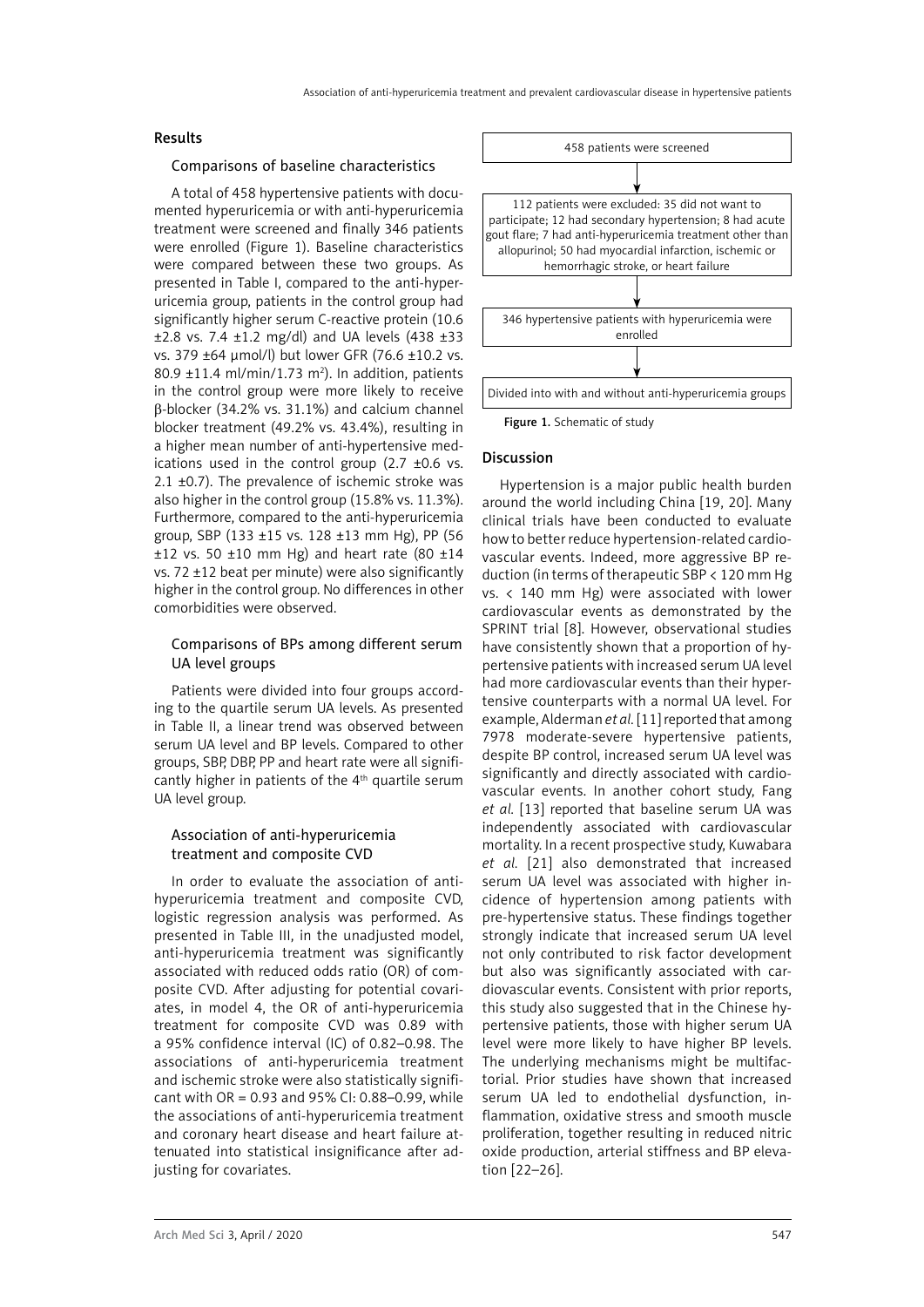| Variables                                                | Anti-hyperuricemia group<br>$(n = 106)$ | Control group<br>$(n = 240)$ |
|----------------------------------------------------------|-----------------------------------------|------------------------------|
| Age [years]                                              | $50.8 \pm 16.7$                         | $52.4 \pm 13.5$              |
| Female, $n$ (%)                                          | 30(28.3)                                | 66 (27.5)                    |
| Smoker, n (%)                                            | 37 (34.9)                               | 80 (33.3)                    |
| Body mass index [kg/m <sup>2</sup> ]                     | $24.5 \pm 4.3$                          | $25.0 + 4.9$                 |
| Diabetes mellitus, n (%)                                 | 20 (18.9)                               | 45 (18.8)                    |
| C-reactive protein [mg/dl]                               | $7.4 \pm 1.2$                           | $10.6 \pm 2.8*$              |
| Total cholesterol [mmol/l]                               | $4.8 \pm 0.7$                           | $5.0 \pm 0.8$                |
| Fasting plasma glucose [mmol/l]                          | $6.0 \pm 0.5$                           | $6.2 \pm 0.8$                |
| Uric acid [µmol/l]                                       | 379 ±64                                 | 438 ±33*                     |
| Creatinine [µmol/l]                                      | $76.4 \pm 21.3$                         | 79.2 ±20.6                   |
| Glomerular filtration rate [ml/min/1.73 m <sup>2</sup> ] | 80.9 ±11.4                              | $76.6 \pm 10.2*$             |
| Statin, n (%)                                            | 29 (27.4)                               | 70 (29.2)                    |
| Anti-hypertensive medications, $n$ (%):                  |                                         |                              |
| Hydrochlorothiazide                                      | 35 (33.0)                               | 78 (32.5)                    |
| ACEI/ARB                                                 | 40 (37.7)                               | 87 (36.3)                    |
| B-Blocker                                                | 33 (31.1)                               | 82 $(34.2)^*$                |
| Calcium channel blocker                                  | 46 (43.4)                               | $118(49.2)$ *                |
| Mean number of anti-hypertensive medications             | $2.1 \pm 0.7$                           | $2.7 \pm 0.6*$               |
| Hypoglycemia medications, $n$ (%)                        | 16(15.1)                                | 42 (17.5)                    |
| Composite CVD, n (%):                                    |                                         |                              |
| Coronary heart disease                                   | 7(6.6)                                  | 17(7.1)                      |
| Ischemic stroke                                          | 12(11.3)                                | 38 (15.8)*                   |
| Heart failure                                            | 5(4.7)                                  | 13(5.4)                      |
| Systolic blood pressure [mm Hg]                          | $128 + 13$                              | $133 + 15*$                  |
| Diastolic blood pressure [mm Hg]                         | $74 + 9$                                | $76 + 11$                    |
| Pulse pressure [mm Hg]                                   | $50 + 10$                               | $56 \pm 12*$                 |
| Heart rate [beats per minute]                            | $72 + 12$                               | $80 \pm 14*$                 |

*\*P < 0.05 versus anti-hyperuricemia group; ACEI – angiotensin-converting enzyme inhibitor, ARB – angiotensin receptor blocker, CVD – cardiovascular disease.*

Table II. Blood pressure comparisons between different serum UA levels

| UA levels                             | SBP [mm Hg] | DBP [mm Hg] | PP [mm Hg] | HR[bpm]    |
|---------------------------------------|-------------|-------------|------------|------------|
| 1 <sup>st</sup> quartile ( $n = 86$ ) | $124 + 14$  | $65 + 8$    | $45 + 8$   | $67 + 9$   |
| $2nd$ quartile ( <i>n</i> = 86)       | $133 + 13$  | $71 + 12$   | $49 + 7$   | $74 + 11$  |
| $3^{rd}$ quartile ( $n = 87$ )        | $141 + 16$  | $75 + 10$   | $55 + 9$   | $80 + 10$  |
| $4th$ quartile ( <i>n</i> = 87)       | $154 + 20*$ | $80 + 12*$  | $60 + 12*$ | $86 + 16*$ |

*\*P < 0.05 versus other groups; UA – uric acid, SBP – systolic blood pressure, DBP – diastolic blood pressure, PP – pulse pressure, HR – heart rate, bpm – beats per minute.*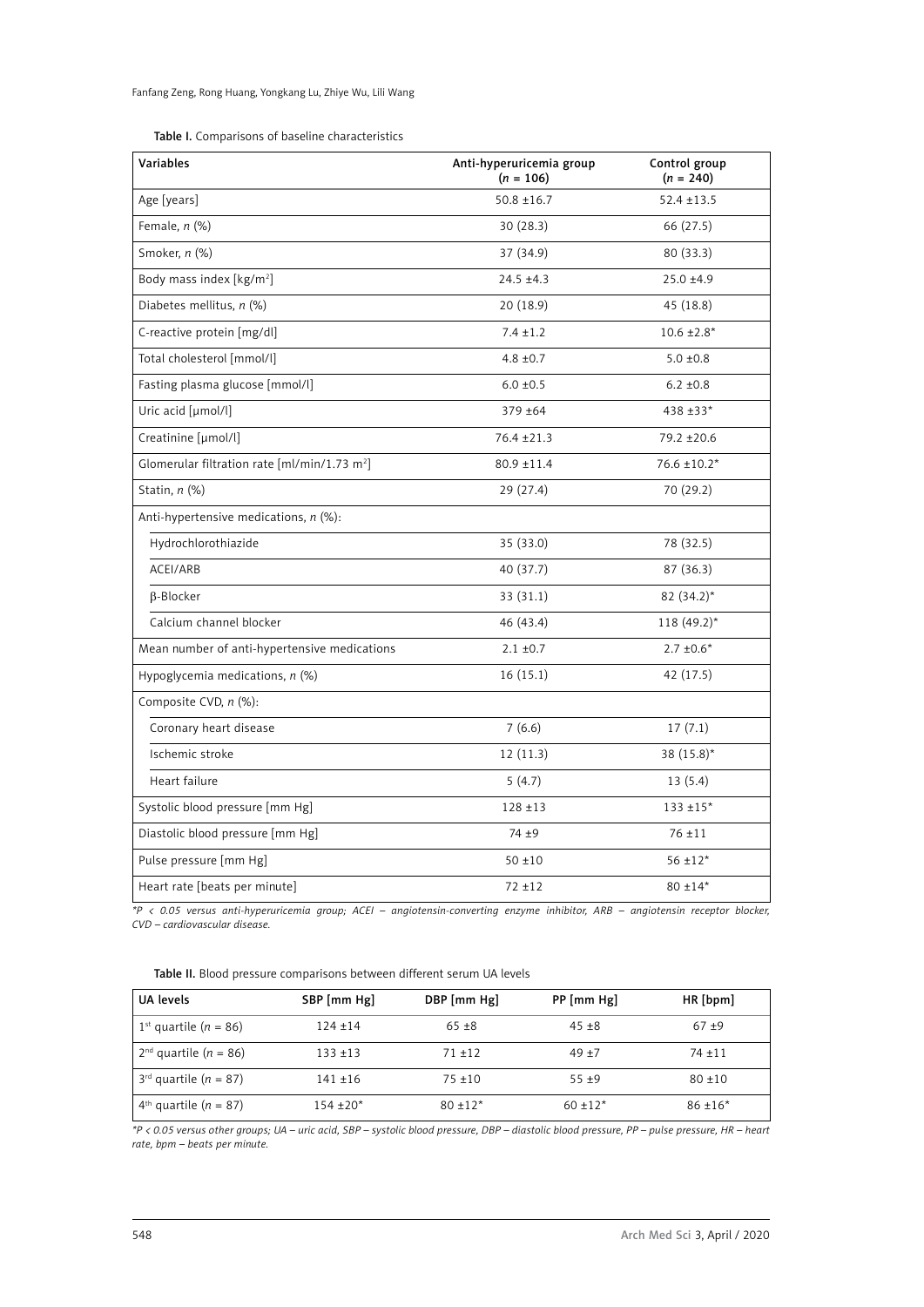|  |  | Table III. Association of anti-hyperuricemia treatment and composite CVD |
|--|--|--------------------------------------------------------------------------|
|--|--|--------------------------------------------------------------------------|

| Parameter       | Unadjusted                           | Model 1             | Model 2             | Model 3             | Model 4             |
|-----------------|--------------------------------------|---------------------|---------------------|---------------------|---------------------|
|                 | Odds ratio (95% confidence interval) |                     |                     |                     |                     |
| Composite CVD   | $0.74(0.66 - 0.92)$                  | $0.80(0.69 - 0.93)$ | $0.82(0.74 - 0.95)$ | $0.87(0.76 - 0.96)$ | $0.89(0.82 - 0.98)$ |
| <b>CHD</b>      | $0.79(0.69 - 0.93)$                  | $0.84(0.75 - 0.95)$ | $0.90(0.84 - 0.99)$ | $0.92(0.86 - 1.04)$ | $0.99(0.92 - 1.17)$ |
| Ischemic stroke | $0.77(0.68 - 0.93)$                  | $0.82(0.72 - 0.95)$ | $0.85(0.75 - 0.96)$ | $0.89(0.77 - 0.98)$ | $0.93(0.88 - 0.99)$ |
| Heart failure   | $0.82(0.74 - 0.94)$                  | $0.89(0.82 - 0.96)$ | $0.93(0.89 - 1.03)$ | $0.98(0.96 - 1.17)$ | $1.02(0.99 - 1.24)$ |

*CVD – cardiovascular disease, CHD – coronary heart disease. Model 1 – adjusted for age, male gender and body mass index, Model 2 – adjusted for model 1 + smoker, diabetes mellitus, total cholesterol, C-reactive protein and GFR, Model 3 – adjusted for model 1 + model 2 + statin and anti-hypertensive medications, Model 4 – adjusted for model 1 + model 2 + model 3 + systolic blood pressure and serum UA level.*

Unfortunately, to our knowledge, up till now, no clinical trials have demonstrated that lowering serum UA level can improve cardiovascular prognosis of hypertensive patients. This cross-sectional study indicated that in hypertensive patients with increased serum UA level, allopurinol treatment was associated with lower prevalence of composite CVD, and these benefits were mainly driven by lower risk of ischemic stroke. To our knowledge, this was the first study to show that allopurinol treatment was associated with lower risk of ischemic stroke in Chinese hypertensive patients. Notably, the incidence and prevalence of ischemic stroke were significantly higher than those of other atherosclerotic cardiovascular diseases [19]. The underlying mechanism might involve the effects of allopurinol to reduce serum UA level, which in turn led to a reduced inflammatory reaction. Indeed, compared to the control group, serum C-reactive protein level was significantly lower in the anti-hyperuricemia group. These findings suggest that in Chinese hypertensive patients, screening serum UA level and treatment of hyperuricemia may provide great opportunities in reducing CVD burden in China. Further studies are needed to corroborate our findings. In addition, whether findings from this study can extrapolate to other ethnic populations also needs to be evaluated.

Some limitations of this study should be addressed. First of all, the inherent bias of observation study did not allow us to prove a causal relationship between anti-hyperuricemia treatment and risk of prevalent CVD. However, findings from this study provide insight into the association of anti-hyperuricemia treatment and risk of prevalent CVD. Second, this study was conducted in Chinese hypertensive patients and future studies in other ethnic groups are needed to corroborate our findings. Third, although we have adjusted for potential confounding factors, unmeasured and undetected factors still existed which may influence the association of anti-hyperuricemia treatment and risk of prevalent CVD. Last but not

least, results from an observational study cannot substitute for a randomized clinical trial, and the clinical relevance of our findings is in providing more evidence to support the notion that reducing serum UA level should be beneficial for prevention of cardiovascular events.

The major findings of this study were as follows: 1) compared to the control group, patients in the anti-hyperuricemia treatment group had lower prevalence of composite CVD, which was mainly driven by the differences in prevalent ischemic stroke; 2) patients with higher serum UA level were more likely to have higher BP levels; 3) anti-hyperuricemia treatment was significantly associated with lower risk of prevalent CVD after adjusting for confounding factors. These findings together indicate that hypertensive patients with hyperuricemia have higher risk of CVD and anti-hyperuricemia treatment may be beneficial for reducing the risk of CVD. Future studies are needed to corroborate our findings.

In conclusion, our preliminary study indicates that in primary hypertensive patients, increased serum UA level is associated with higher BP levels. Furthermore, anti-hyperuricemia treatment is associated with lower prevalence of CVD. Randomized controlled trials are warranted to evaluate whether reducing UA level can improve prognosis of patients with hyperuricemia.

#### Acknowledgments

The current study was supported by a grant from Shenzhen Science and Technology Innovation Committee (JCYJ20160427174117767).

# Conflict of interest

The authors declare no conflict of interest.

#### References

1. Staessen JA, Gasowski J, Wang JG, et al. Risks of untreated and treated isolated systolic hypertension in the elderly: meta-analysis of outcome trials. Lancet 2000; 355: 865-72.